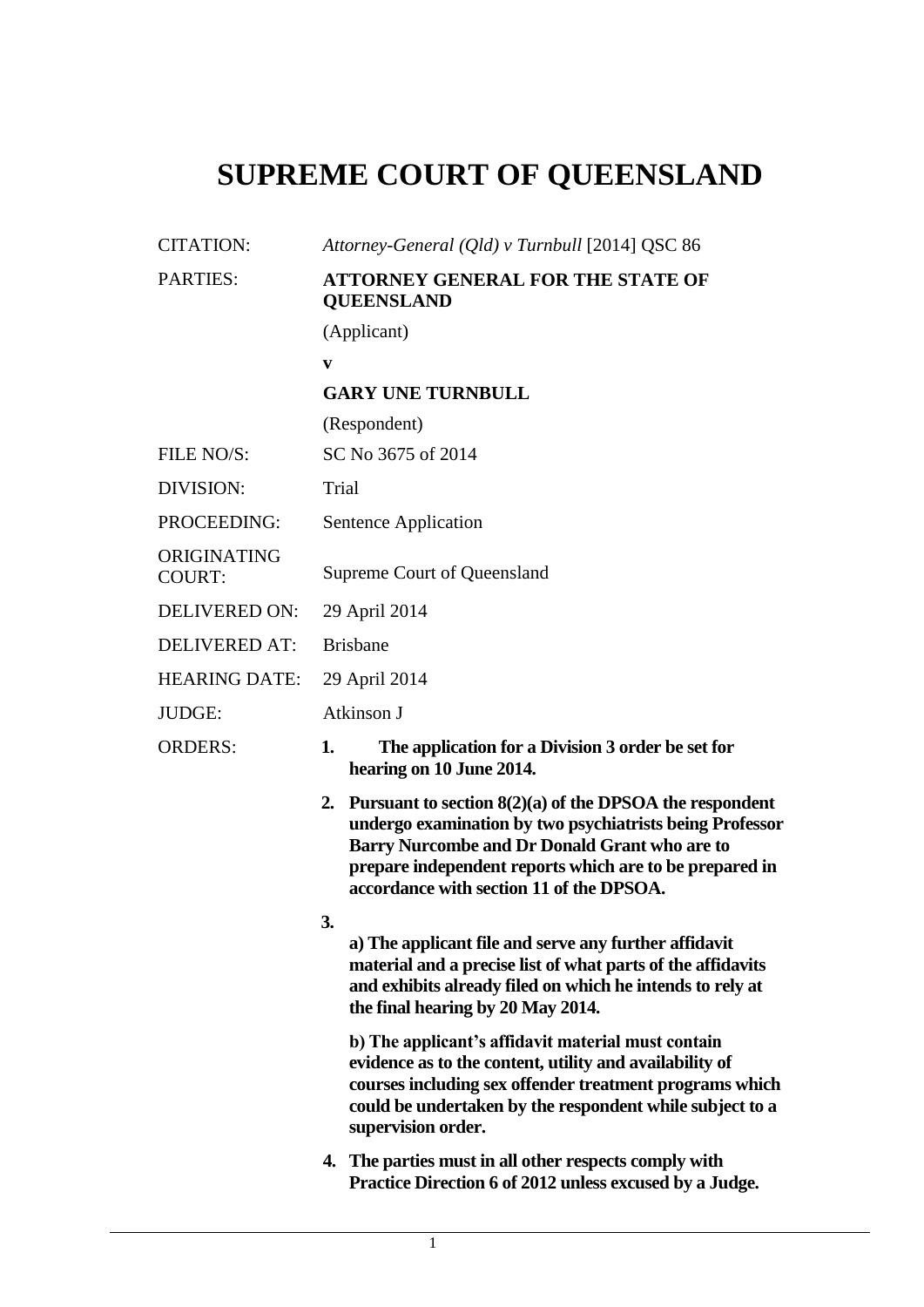## **5. Liberty to apply is granted.**

| <b>CATCHWORDS:</b> | CRIMINAL LAW - SENTENCE - SENTENCING                           |
|--------------------|----------------------------------------------------------------|
|                    | ORDERS - ORDERS AND DECLARATIONS RELATING                      |
|                    | OR VIOLENT OFFENDERS<br><b>SERIOUS</b><br>OR.                  |
|                    | DANGEROUS SEXUAL OFFENDERS - GENERALLY -                       |
|                    | where the respondent committed a series of predatory sexual    |
|                    | offences against adult women – where the respondent has not    |
|                    | yet been given the opportunity to complete the sex offenders   |
|                    | program – whether there are reasonable grounds for believing   |
|                    | that the respondent is a serious danger to the community in    |
|                    | the absence of a division $3$ order – whether the court should |
|                    | make an order for the examination of the respondent by two     |
|                    | independent psychiatrists                                      |

PROCEDURE – SUPREME COURT PROCEDURE – QUEENSLAND – JURISDICTION AND GENERALLY – GENERALLY – where the applicant failed to comply with Practice Direction 6 of 2012

*Dangerous Prisoners (Sexual Offenders) Act* 2003 (Qld), s 8(2)(a), s 13

*R v Turnbull* [2013] QCA 154

*R v Turnbull* [2013] QCA 374

COUNSEL: M Maloney for the applicant

A Nelson for the respondent

SOLICITORS: Crown Law for the applicant

Alexander Law for the respondent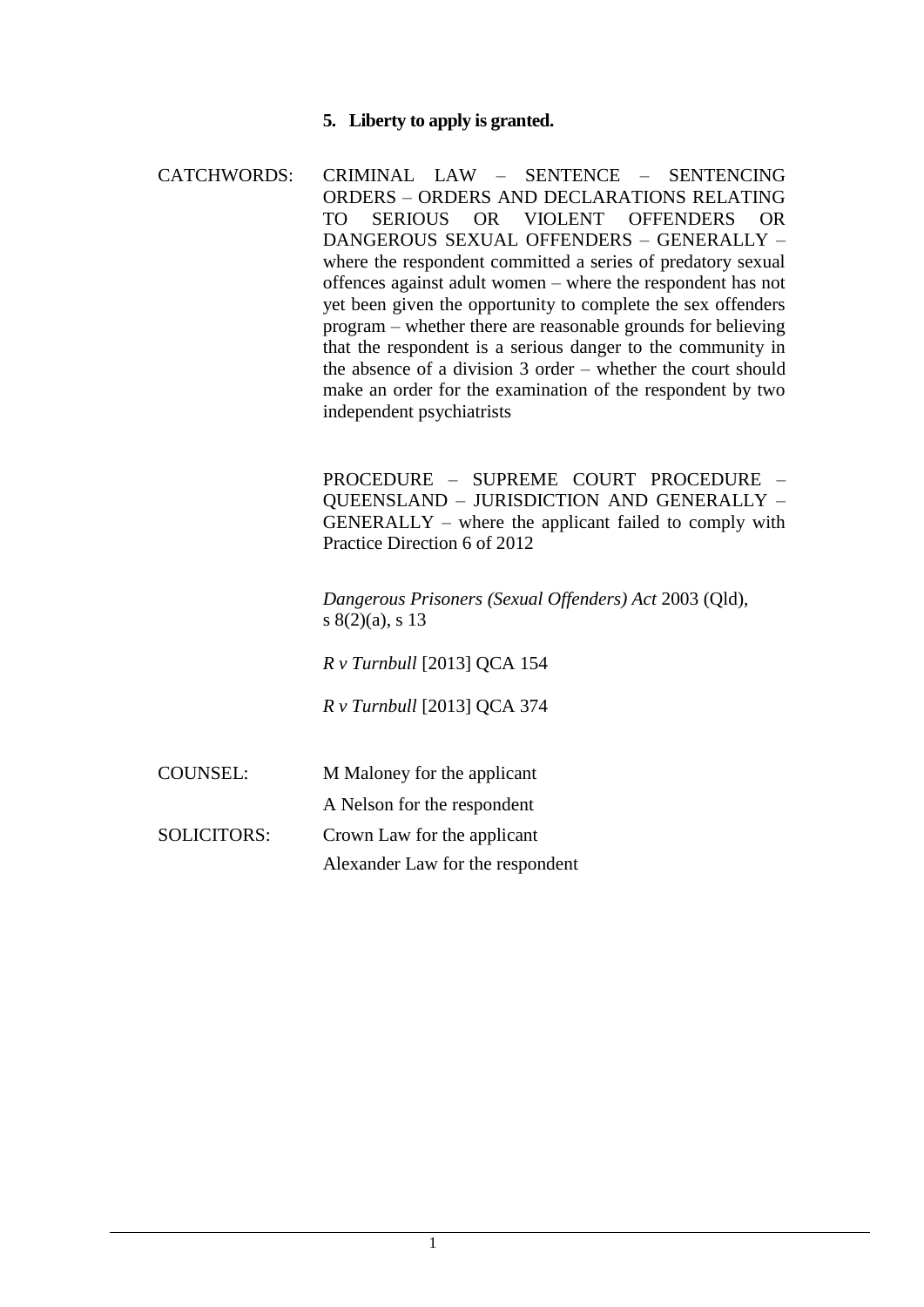HER HONOUR: The applicant, the Attorney-General for the State of Queensland, has filed an originating application seeking orders that:

\_\_\_\_\_\_\_\_\_\_\_\_\_\_\_\_\_\_\_\_\_\_\_\_\_\_\_\_\_\_\_\_\_\_\_\_\_\_\_\_\_\_\_\_\_\_\_\_\_\_\_\_\_\_\_\_\_\_\_\_\_\_\_\_\_\_\_\_\_\_\_\_\_\_\_\_\_\_\_\_\_\_

- 1. pursuant to section 8(2)(a) of the *Dangerous Prisoners (Sexual Offenders) Act 2003* (DPSOA), the respondent undergo examination by two psychiatrists 5 named by the Court, who are to prepare independent reports in accordance with section 11 of the DPSOA;
	- 2. pursuant to section 13(5)(a) of the DPSOA, the respondent be detained in custody for an indefinite term for care, control or treatment; and
- 3. in the alternative, that, pursuant to section 13(5)(b) of the DPSOA, the 10 respondent be released from custody, subject to such conditions as the Court considers appropriate and that are stated in the order.

This matter was listed today, not for final determination, but for determination of paragraph 1 of the originating application. That is, whether or not the Court should 15 make an order under section 8(2)(a) of the DPSOA for the examination of the respondent by two independent psychiatrists.

The Court may only make such an order where it is satisfied that there are reasonable grounds for believing that the prisoner is a serious danger to the community in the 20 absence of a Division 3 order. In such circumstances, the Court must set a date for the hearing of the application for such an order. In my view, it would be of assistance to the Court to have two psychiatrists prepare independent reports. But I may only do that if I'm satisfied there are reasonable grounds for believing that the

respondent would be a serious danger to the community in the absence of a Division 25 3 order.

Division 3 orders are found in section 13, and section 13(4) sets out what a Court must have regard to in considering whether a prisoner is a serious danger to the community when making such an order. Those factors, of course, are relevant to the

30 making of a preliminary order, as is asked for in this case, under section 8. Not all of them can be had regard to by the Court because some of them are such things as having regard to the reports prepared by the psychiatrists under section 11.

I have been assisted in this case, in deciding whether or not there are reasonable 35 grounds for believing that he would be a serious danger to the community in the absence of such an order, by a number of factors which have been put before me. One of them is the report of the psychiatrist Dr Aboud, who has given oral evidence as well as providing a written report and been cross-examined by Mr Nelson, who appears for the respondent. The report of Dr Aboud deals with the risk that the

40 respondent would commit another serious sexual offence, particularly if released into the community without a supervision order. I am satisfied from that report that there are sufficient grounds for me to be satisfied there are reasonable grounds for believing that the respondent would be a serious danger to the community in the absence of a supervision order.

45

Dr Aboud gave his opinion that it would be possible for the respondent to complete the appropriate courses in the community whilst under a supervision order, and further material will be provided by the applicant, pursuant to the directions I have given, as to what programs are available and their utility.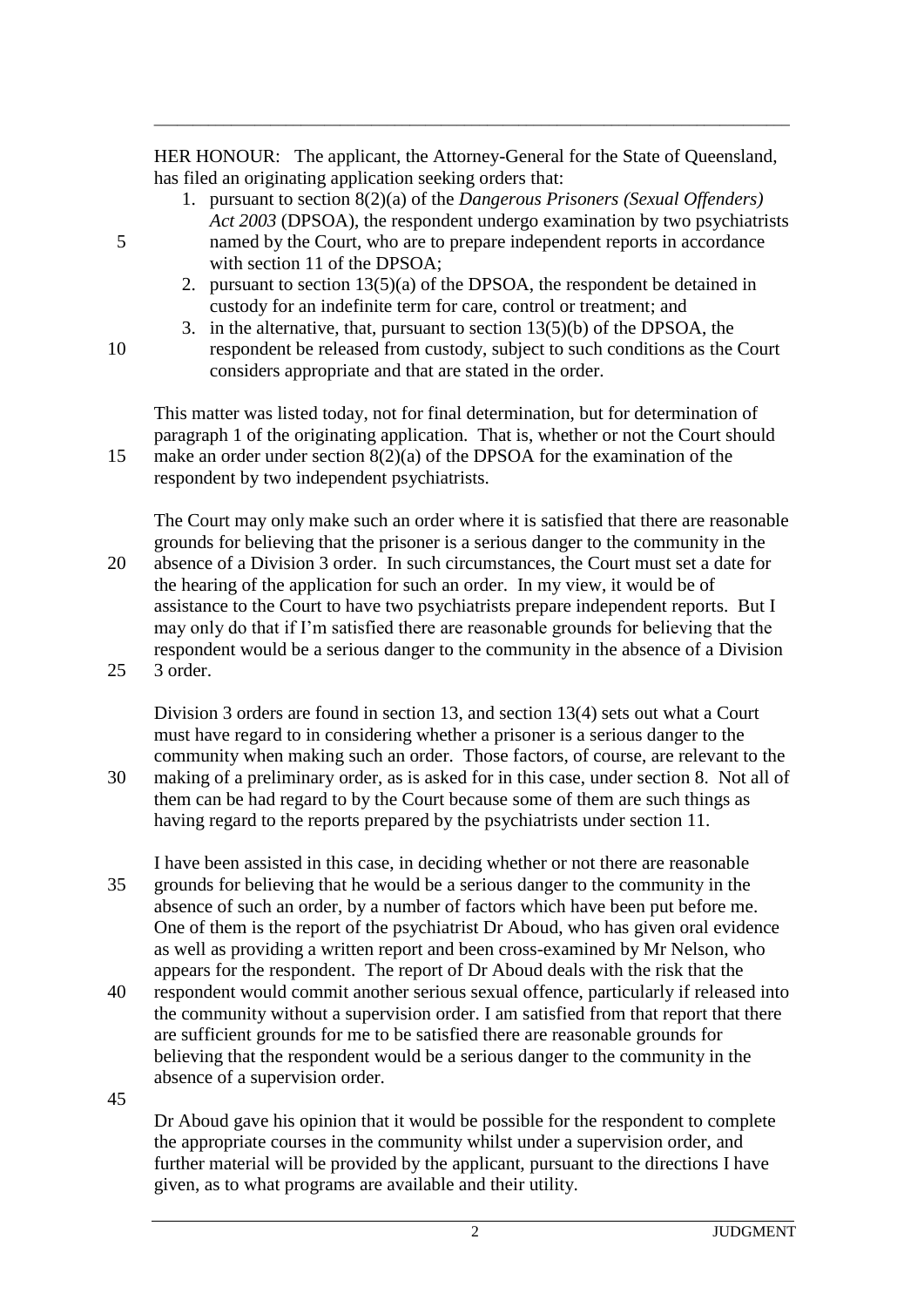I have also taken account of the criminal history of the respondent. It is not necessary to go into them in great detail here, except to say that they reveal a series of predatory sexual offending against adult women, which increased in their violence and intensity as time went by. Some were committed whilst on bail and after the 5 respondent had absconded from the jurisdiction and which were suggestive that that

\_\_\_\_\_\_\_\_\_\_\_\_\_\_\_\_\_\_\_\_\_\_\_\_\_\_\_\_\_\_\_\_\_\_\_\_\_\_\_\_\_\_\_\_\_\_\_\_\_\_\_\_\_\_\_\_\_\_\_\_\_\_\_\_\_\_\_\_\_\_\_\_\_\_\_\_\_\_\_\_\_\_

escalation in violence could only be halted by his conviction and detention.

I have had regard to the sentencing remarks, and in particular as well to the judgments by the Court of Appeal which allowed his application for an extension of 10 time for leave to appeal against sentence and the successful sentence appeal, which

are reported in [2013] QCA 154 and [2013] QCA 374.

I am satisfied, on the material before me, that there are reasonable grounds for believing that the prisoner is a serious danger to the community in the absence of an

15 order, particularly, in my view, on the material before me, an order made under section 13(5)(b) of the DPSOA. That picture may, of course, change at the final hearing. That is one of the reasons for obtaining the additional psychiatric reports and affidavit material on what courses are available for the respondent to do in the community.

20

I should perhaps add that the reason why that has a particular importance in this case is because, ordinarily, sex offender treatment programs are not offered to persons in the respondent's position until he is nearing the end of his sentence. For reasons that are not his fault, he was unaware of his capacity to successfully appeal the sentence

- 25 imposed until recently, when he then made an application for an extension of time in which to apply for leave to appeal.. As I have said, that was allowed. A sentence appeal was successful and the sentence was reduced, meaning that he is now due for release on 14 June this year rather than seven years later than that, which was the sentence, which would have meant that he was due to be released on 14 June 2021.
- 30 Accordingly, it cannot be said that it was any lack of application on his part that has led to his not having completed the sex offenders treatment program.

I should also make mention of one matter that has concerned me during the hearing, and that is that the Court issued Practice Direction 6 of 2012 to deal with applications

35 made under the DPSOA. Paragraph 4 of that Practice Direction deals with disclosure. It provides for disclosure by the applicant to the respondent and to any experts appointed by the Court of all documents which are in the possession or under the control of the applicant or of Queensland Corrective Services and which relate to the application. The Practice Direction specifically says:

40

*This is not intended to reduce the extent of disclosure required under the Act, but rather to replace the practice of putting all material in affidavit form on the Court file. Material should only be in affidavit form if the judge is expected to have regard to it.* 

45

Paragraph 5 of the Practice Direction then provides for the filing of the affidavit material on which the applicant intends to rely. Unfortunately, it appears to me that, in this case, the practice which was meant to be replaced by the issuing of that Practice Direction of all material being put in affidavit form on the court file has not